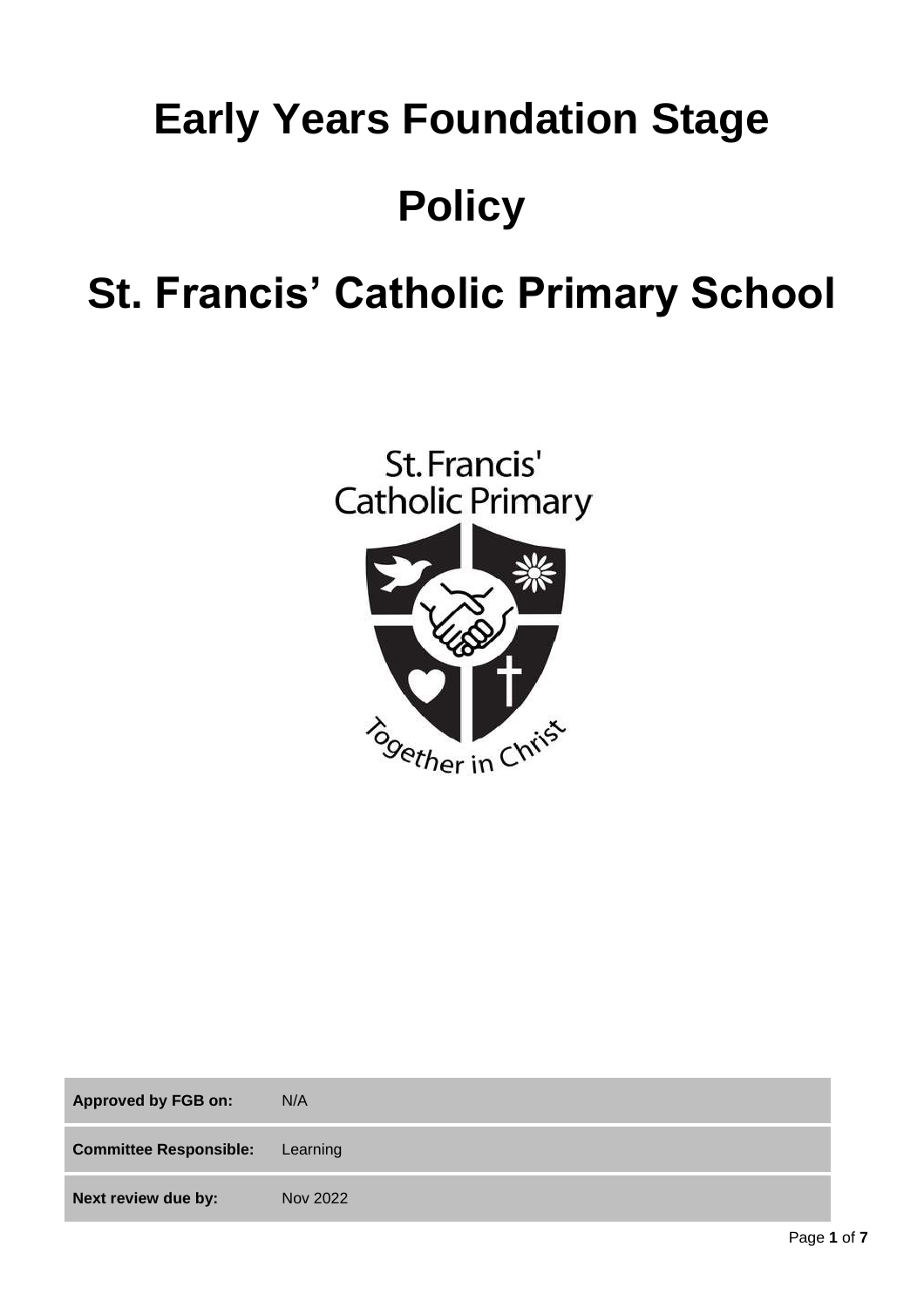# **Contents**

| 1. | Intent                                                    | $\overline{2}$ |  |
|----|-----------------------------------------------------------|----------------|--|
|    | 2. Aims                                                   | $\overline{2}$ |  |
| 3. | Legislation                                               | 3              |  |
|    | 4. Curriculum                                             | 3              |  |
|    | 5. Implementation                                         | 5              |  |
|    | 6. Assessment                                             | 6              |  |
|    | 7. Working with parents                                   | 6              |  |
|    | 8. Safeguarding and welfare procedures                    | 6              |  |
|    | 9. List of statutory policies and procedures for the EYFS | 7              |  |
|    | $\overline{7}$<br>10. Monitoring arrangements             |                |  |
|    |                                                           |                |  |

# **Early Years Foundation Stage**

## **1. Intent**

In the Early Years Foundation Stage (EYFS) at St Francis', we believe that all children are entitled to the best possible start in their school life. All children deserve to be valued as individuals, and we are passionate in giving all children support to achieve their full, unique potential. In order for each child to follow their own learning journey and have their needs and stages of development planned for appropriately, the EYFS at St Francis' provides experiences and support to develop, physically, verbally, cognitively and emotionally, whilst embedding a positive attitude to school and learning.

Start children off on the way they should go, and even when they are old they will not turn from it. Proverbs 22:6

# **2. Aims**

- Provide children access to a broad and balanced curriculum that gives them the broad range of knowledge and skills needed for good progress through school and life
- Build resilience, confidence & independence within learning
- Embed a positive attitude to lifelong learning
- Provide quality and consistency in teaching and learning so that every child makes good progress and no child gets left behind
- Ensure every child is included and supported through equality of opportunity and anti-discriminatory practice
- Value children's unique journey from entry through to KS1 transitions
- Value and nurture a partnership between staff and parents and/or carers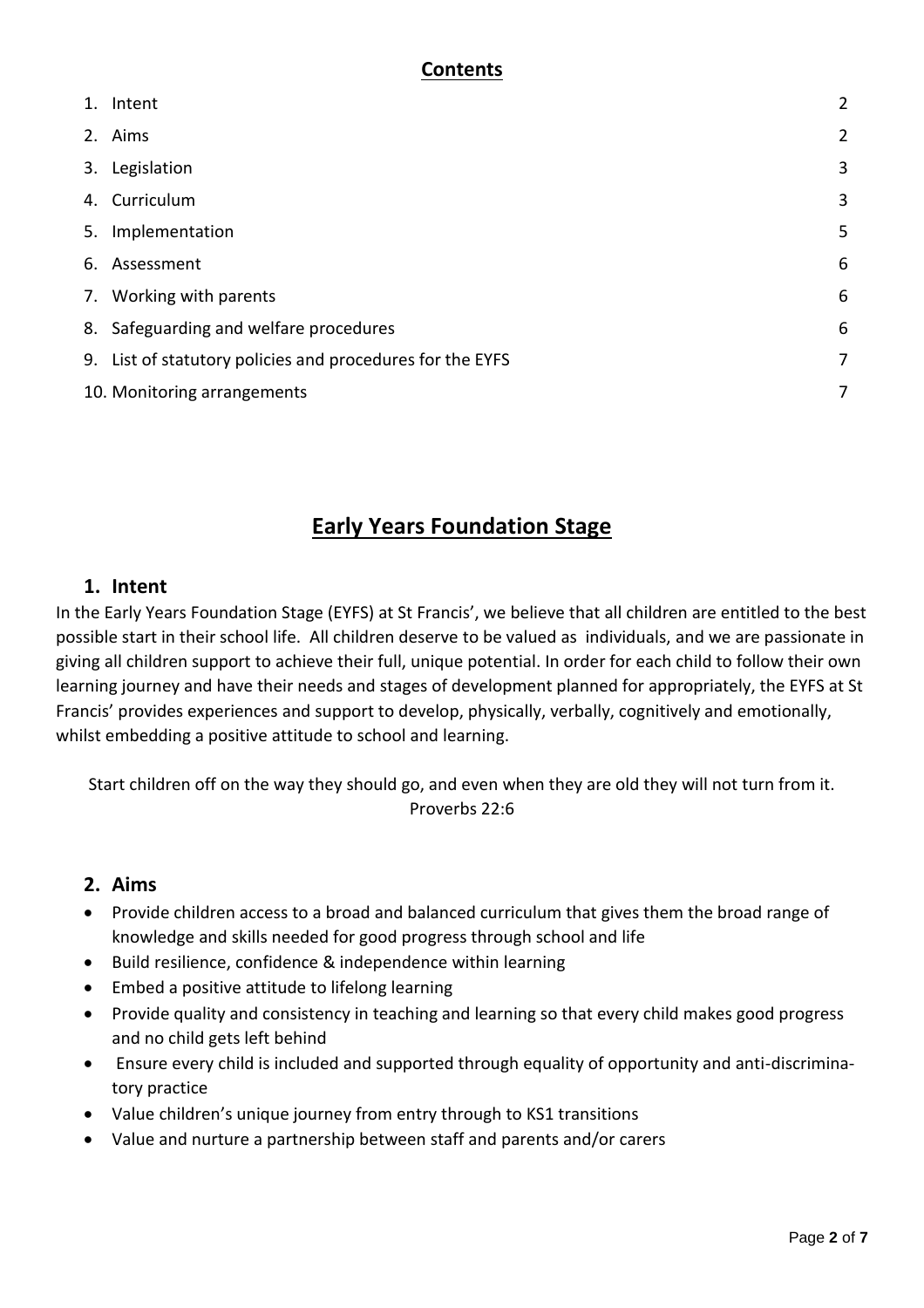# **3. Legislation**

This policy is based on requirements set out in the statutory framework for the [Early Years Foundation](https://www.gov.uk/government/publications/early-years-foundation-stage-framework--2)  [Stage \(EYFS\) that applies from September 2021.](https://www.gov.uk/government/publications/early-years-foundation-stage-framework--2)

# **4. Curriculum**

Our early years setting follows the curriculum as outlined in the latest version of the EYFS statutory framework that applies from September 2021.

The EYFS framework includes 7 areas of learning and development that are equally important and interconnected. However, 3 areas known as the prime areas are seen as particularly important for igniting curiosity and enthusiasm for learning, and for building children's capacity to learn, form relationships and thrive.

#### The **prime areas** are:

- · Communication and Language
- · Physical Development
- · Personal, Social and Emotional Development

#### The **specific areas** are:

- · Literacy
- · Mathematics
- · Understanding the world
- · Expressive arts and design

These seven areas of learning and development provide a framework for effective planning, teaching and assessing the early years curriculum. All areas are important and inter-connected.

#### **Communication and Language:**

The development of children's spoken language underpins all seven areas of learning and development. Children's back-and-forth interactions from an early age form the foundations for language and cognitive development. The number and quality of the conversations they have with adults and peers throughout the day in a language-rich environment is crucial. By commenting on what children are interested in or doing, and echoing back what they say with new vocabulary added, practitioners will build children's language effectively. Reading frequently to children, and engaging them actively in stories, non-fiction, rhymes and poems, and then providing them with extensive opportunities to use and embed new words in a range of contexts, will give children the opportunity to thrive. Through conversation, story-telling and role play, where children share their ideas with support and modelling from their teacher, and sensitive questioning that invites them to elaborate, children become comfortable using a rich range of vocabulary and language structures.

#### **Physical Development:**

Physical activity is vital in children's all-round development, enabling them to pursue happy, healthy and active lives. Gross and fine motor experiences develop incrementally throughout early childhood, starting with sensory explorations and the development of a child's strength, co-ordination and positional awareness through tummy time, crawling and play movement with both objects and adults. By creating games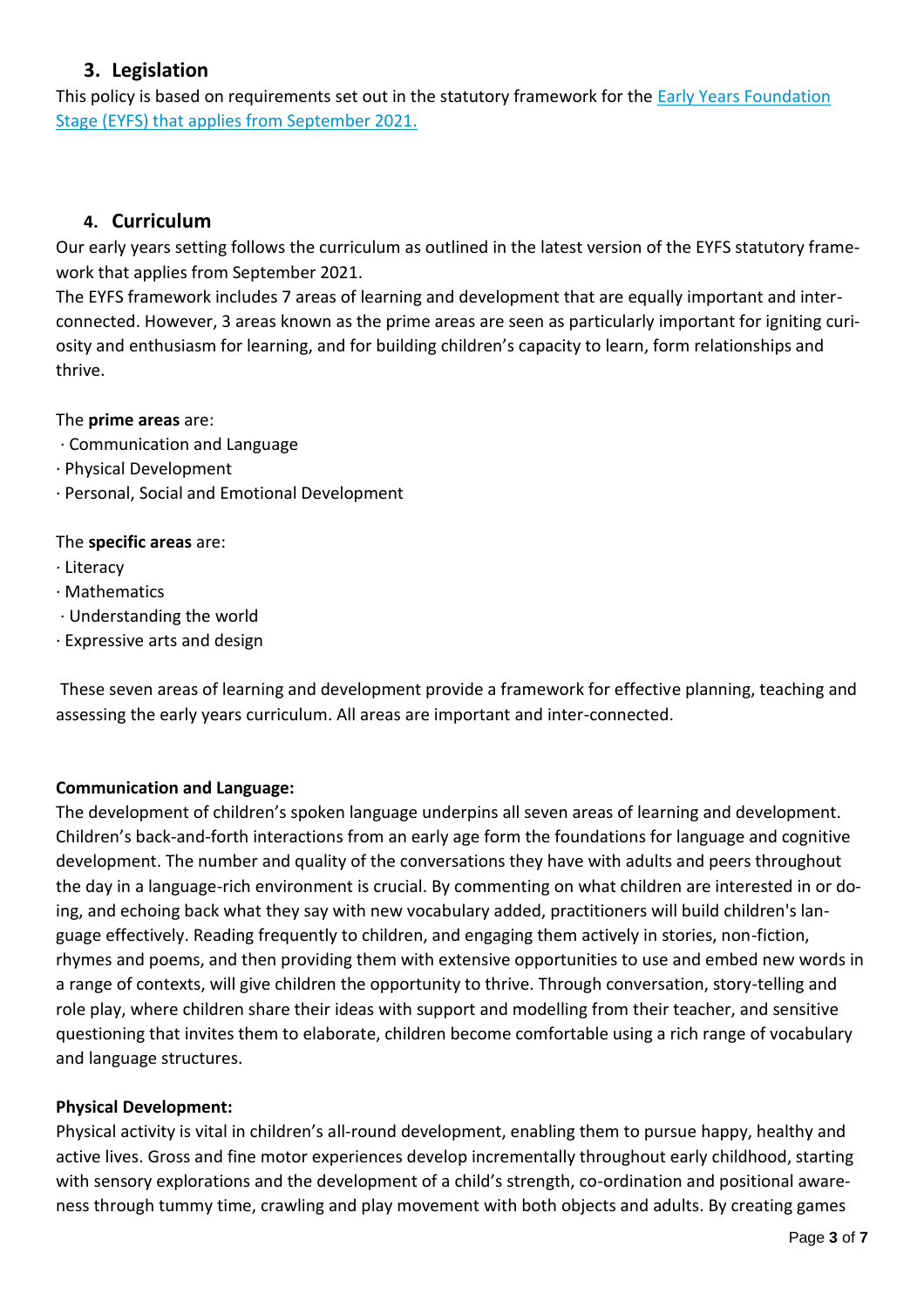and providing opportunities for play both indoors and outdoors, adults can support children to develop their core strength, stability, balance, spatial awareness, co-ordination and agility. Gross motor skills provide the foundation for developing healthy bodies and social and emotional well-being. Fine motor control and precision helps with hand-eye co-ordination, which is later linked to early literacy. Repeated and varied opportunities to explore and play with small world activities, puzzles, arts and crafts and the practice of using small tools, with feedback and support from adults, allow children to develop proficiency, control and confidence.

#### **Personal, Social and Emotional Development:**

Children's personal, social and emotional development (PSED) is crucial for children to lead healthy and happy lives, and is fundamental to their cognitive development. Underpinning their personal development are the important attachments that shape their social world. Strong, warm and supportive relationships with adults enable children to learn how to understand their own feelings and those of others. Children should be supported to manage emotions, develop a positive sense of self, set themselves simple goals, have confidence in their own abilities, to persist and wait for what they want and direct attention as necessary. Through adult modelling and guidance, they will learn how to look after their bodies, including healthy eating, and manage personal needs independently. Through supported interaction with other children, they learn how to make good friendships, co-operate and resolve conflicts peaceably. These attributes will provide a secure platform from which children can achieve at school and in later life.

#### **Literacy:**

It is crucial for children to develop a life-long love of reading. Reading consists of two dimensions: language comprehension and word reading. Language comprehension (necessary for both reading and writing) starts from birth. It only develops when adults talk with children about the world around them and the books (stories and non-fiction) they read with them, and enjoy rhymes, poems and songs together. Skilled word reading, taught later, involves both the speedy working out of the pronunciation of unfamiliar printed words (decoding) and the speedy recognition of familiar printed words. Writing involves transcription (spelling and handwriting) and composition (articulating ideas and structuring them in speech, before writing).

#### **Mathematics:**

Developing a strong grounding in number is essential so that all children develop the necessary building blocks to excel mathematically. Children should be able to count confidently, develop a deep understanding of the numbers to 10, the relationships between them and the patterns within those numbers. By providing frequent and varied opportunities to build and apply this understanding - such as using manipulatives, including small pebbles and tens frames for organising counting - children will develop a secure base of knowledge and vocabulary from which mastery of mathematics is built. In addition, it is important that the curriculum includes rich opportunities for children to develop their spatial reasoning skills across all areas of mathematics including shape, space and measures. It is important that children develop positive attitudes and interests in mathematics, look for patterns and relationships, spot connections, 'have a go', talk to adults and peers about what they notice and not be afraid to make mistakes.

#### **Understanding the World:**

Understanding the world involves guiding children to make sense of their physical world and their community. The frequency and range of children's personal experiences increases their knowledge and sense of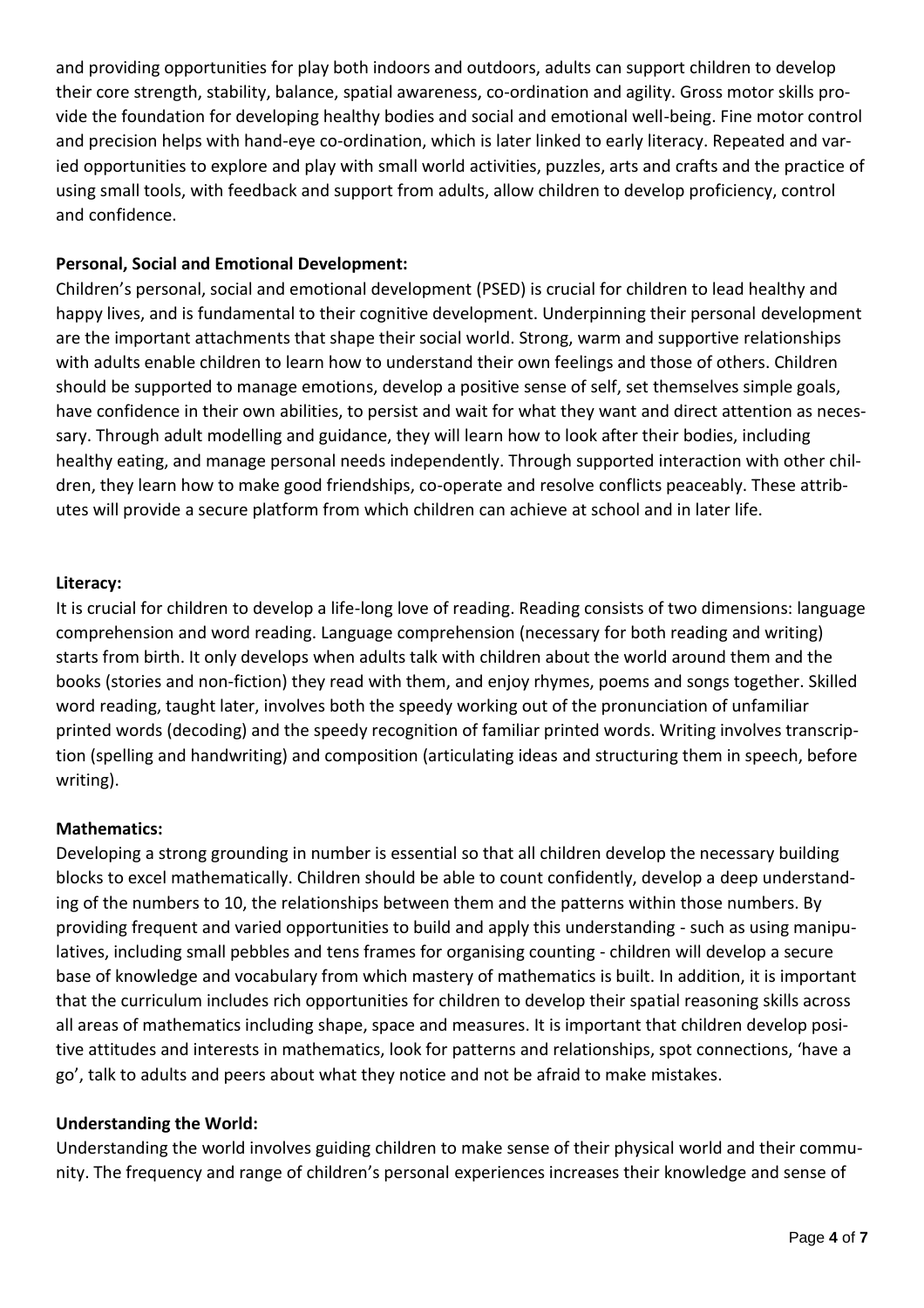the world around them – from visiting parks, libraries and museums to meeting important members of society such as police officers, nurses and firefighters. In addition, listening to a broad selection of stories, non-fiction, rhymes and poems will foster their understanding of our culturally, socially, technologically and ecologically diverse world. As well as building important knowledge, this extends their familiarity with words that support understanding across domains. Enriching and widening children's vocabulary will support later reading comprehension.

#### **Expressive Art and Design:**

The development of children's artistic and cultural awareness supports their imagination and creativity. It is important that children have regular opportunities to engage with the arts, enabling them to explore and play with a wide range of media and materials. The quality and variety of what children see, hear and participate in is crucial for developing their understanding, self-expression, vocabulary and ability to communicate through the arts. The frequency, repetition and depth of their experiences are fundamental to their progress in interpreting and appreciating what they hear, respond to and observe.

#### **Religious Education:**

This area of the curriculum is specific to us as a Catholic School. We follow the school R.E policy and teach from the 'God Matters' curriculum in conjunction with the diocesan scheme. The "God Matters" curriculum is followed throughout our school and is split up into ten themes, which are revisited and developed each year to support the faith development of the children. We are aware that children of this age are beginning their journey into faith and this may be their first opportunity to hear the good news of the gospel. Prayer and reflection is an important aspect of the school day, with opportunities for children to take an active part being offered to all.

#### **5. Implementation**

- Each year will begin by looking at the individual needs of our children and considering their different starting points. Previous setting visit and/or key worker conversations are arranged in the previous academic year to begin transition.
- Termly 'Big Questions', informed and influenced by the children, will result in celebratory WOW days or experiences to make pupils' learning meaningful and purposeful
- Each area of learning and development is implemented through planned, purposeful play, and through a mix of adult-led and child-initiated activities. Staff respond to each child's emerging needs and interests, guiding their development through warm, positive interaction.
- The learning environment will develop and promote independence within all our children by allowing them to access resources at child level and through adult support, enabling them to become responsible for their environment. The learning environment will be enriching, supportive and offer opportunities for children to showcase their learning
- the EYFS curriculum is delivered through a combination of continuous provision opportunities and directed learning, both within the classroom and outdoors
- EYFS practitioners will make professional judgements to inform future planning; the judgement is obtained through school assessment and home learning evidence via Reading Records, Tapestry and Class Dojo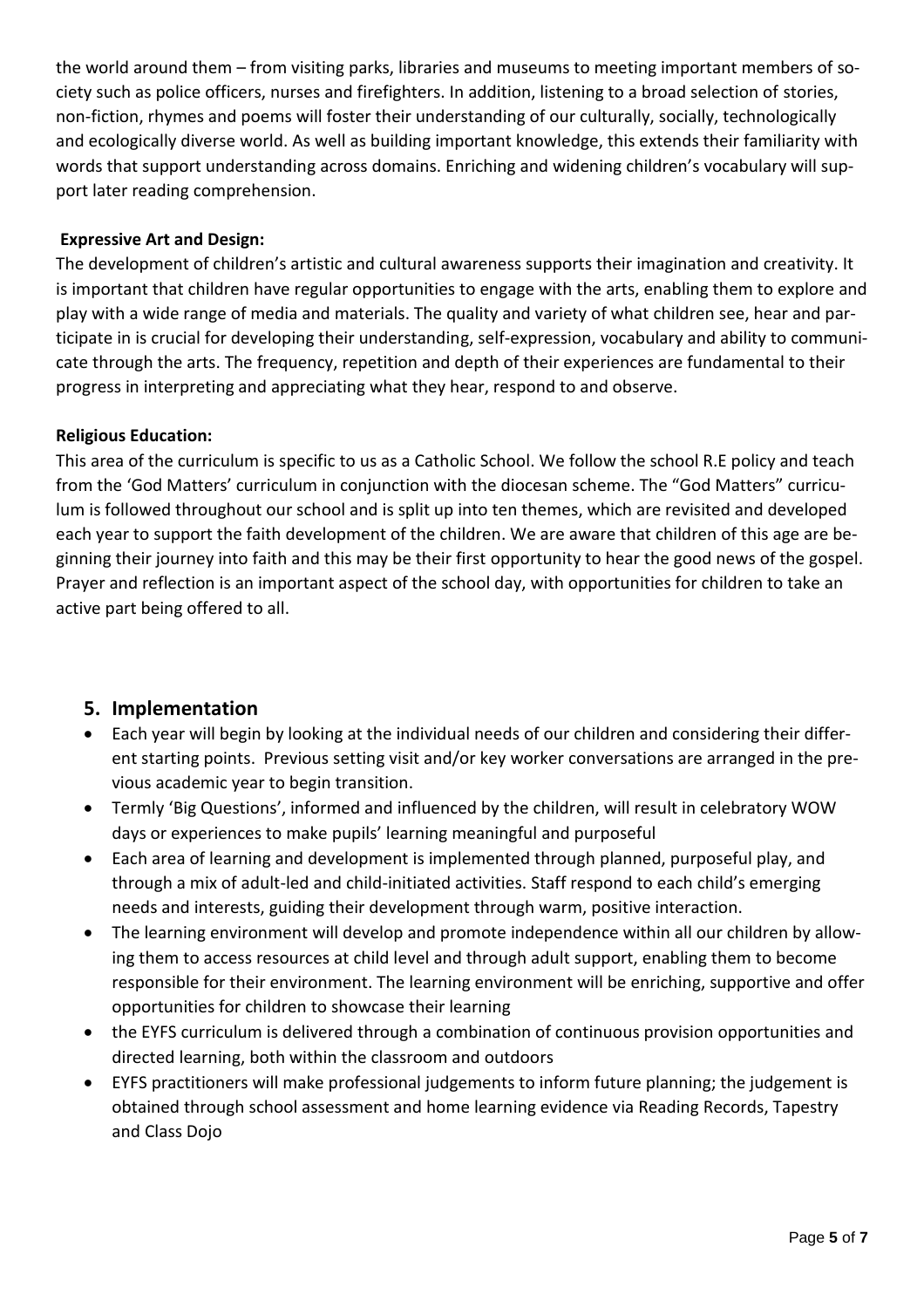# **6. Assessment**

At St Francis, ongoing assessment is an integral part of the learning and development processes. Staff observe pupils to identify their level of achievement, interests and learning styles. These observations are used to shape future planning. Staff also take into account observations shared by parents and/or carers.

Within the first 6 weeks that a child starts reception, staff will administer the Reception Baseline Assessment (RBA).

Children will continually be assessed through observations and interactions within the whole class, small groups or individually.

At the end of the EYFS, staff complete the EYFS profile for each child. Pupils are assessed against the early learning goals, indicating whether they are:

· Meeting expected levels of development

· Not yet reaching expected levels ('emerging')

The profile reflects ongoing observations, and discussions with parents and/or carers. The results of the profile are shared with parents and/or carers for their child. The profile is moderated internally (referring to the Development Matters guidance) and in partnership with other local schools, to ensure consistent assessment judgements. EYFS profile data is submitted to the local authority.

#### **7. Working with Parents**

We recognise that children learn and develop well when there is a strong partnership between staff and parents and/or carers.

Parents are invited to attend a 'New Parent' meeting in the term prior to starting school. Each parent/carer is given an 'All About Me' booklet so the Reception teacher and staff become familiar with the children and their families. 'Stay and Play' visits are arranged for pupils and parents to visit the school and build relationships with the staff in preparation for starting school the following September.

Parents and/or carers are kept up to date with their child's progress and development throughout the year with the use of reports and parent/carers meetings. The EYFS profile at the end of the Reception year also helps to provide parents and/or carers with a well-rounded picture of their child's knowledge, understanding and abilities.

We also forge strong relationships with parent/carers through stay and play meetings, curriculum meetings, Tapestry, Secret Readers, WOW days and Class Dojo.

# **8. Safeguarding and welfare procedures**

It is important to us that all children in the school are 'safe'. We aim to educate children on boundaries, rules and limits and to help them understand why they exist. We provide children with choices to help them develop this important life skill.

We promote good oral health, as well as good health in general, in the early years by talking to children about:

- The effects of eating too many sweet things
- The importance of brushing your teeth

The rest of our safeguarding and welfare procedures are outlined in our safeguarding policy.